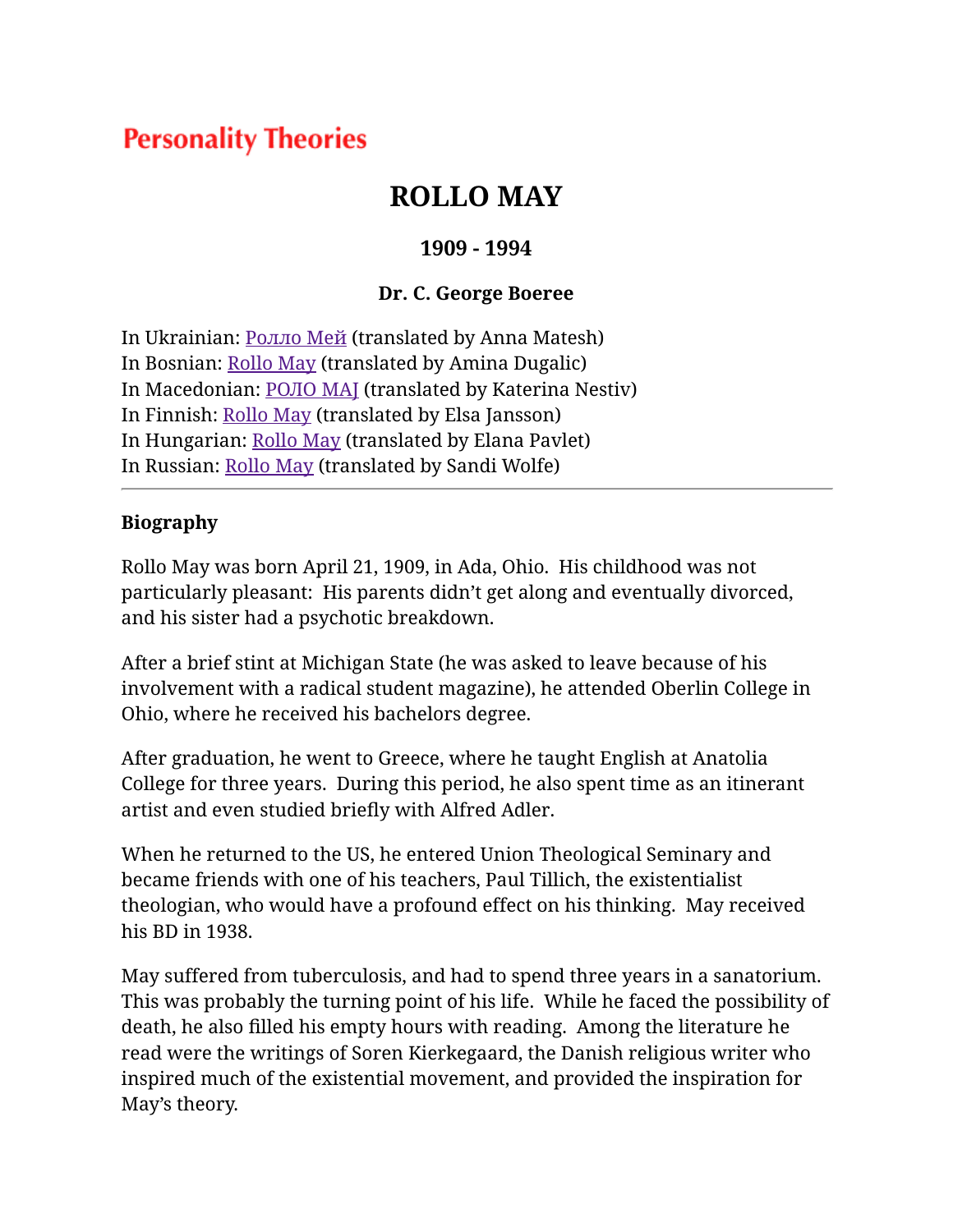

He went on to study psychoanalysis at White Institute, where he met people such as Harry Stack Sullivan and Erich Fromm. And finally, he went to Columbia University in New York, where in 1949 he received the first PhD in clinical psychology that institution ever awarded.

After receiving his PhD, he went on to teach at a variety of top schools. In 1958, he edited, with Ernest Angel and Henri Ellenberger, the book Existence, which introduced existential psychology to the US. He spent the last years of his life in Tiburon, California, until he died in October

of 1994.

## **Theory**

Rollo May is the best known American existential psychologist. Much of his thinking can be understood by reading about existentialism in general, and the overlap between his ideas and the ideas of Ludwig Binswanger is great. Nevertheless, he is a little off of the mainstream in that he was more influenced by American humanism than the Europeans, and more interested in reconciling existential psychology with other approaches, especially Freud's.

May uses some traditional existential terms slightly differently than others, and invents new words for some of existentialism's old ideas. **Destiny**, for example, is roughly the same as thrownness combined with fallenness. It is that part of our lives that is determined for us, our raw materials, if you like, for the project of creating our lives. Another example is the word **courage**, which he uses more often than the traditional term "authenticity" to mean facing one's anxiety and rising above it.

He is also the only existential psychologist I'm aware of who discusses certain "stages" (not in the strict Freudian sense, of course) of development:

**Innocence** -- the pre-egoic, pre-self-conscious stage of the infant. The innocent is premoral, i.e. is neither bad nor good. Like a wild animal who kills to eat, the innocent is only doing what he or she must do. But an innocent does have a degree of will in the sense of a drive to fulfil their needs!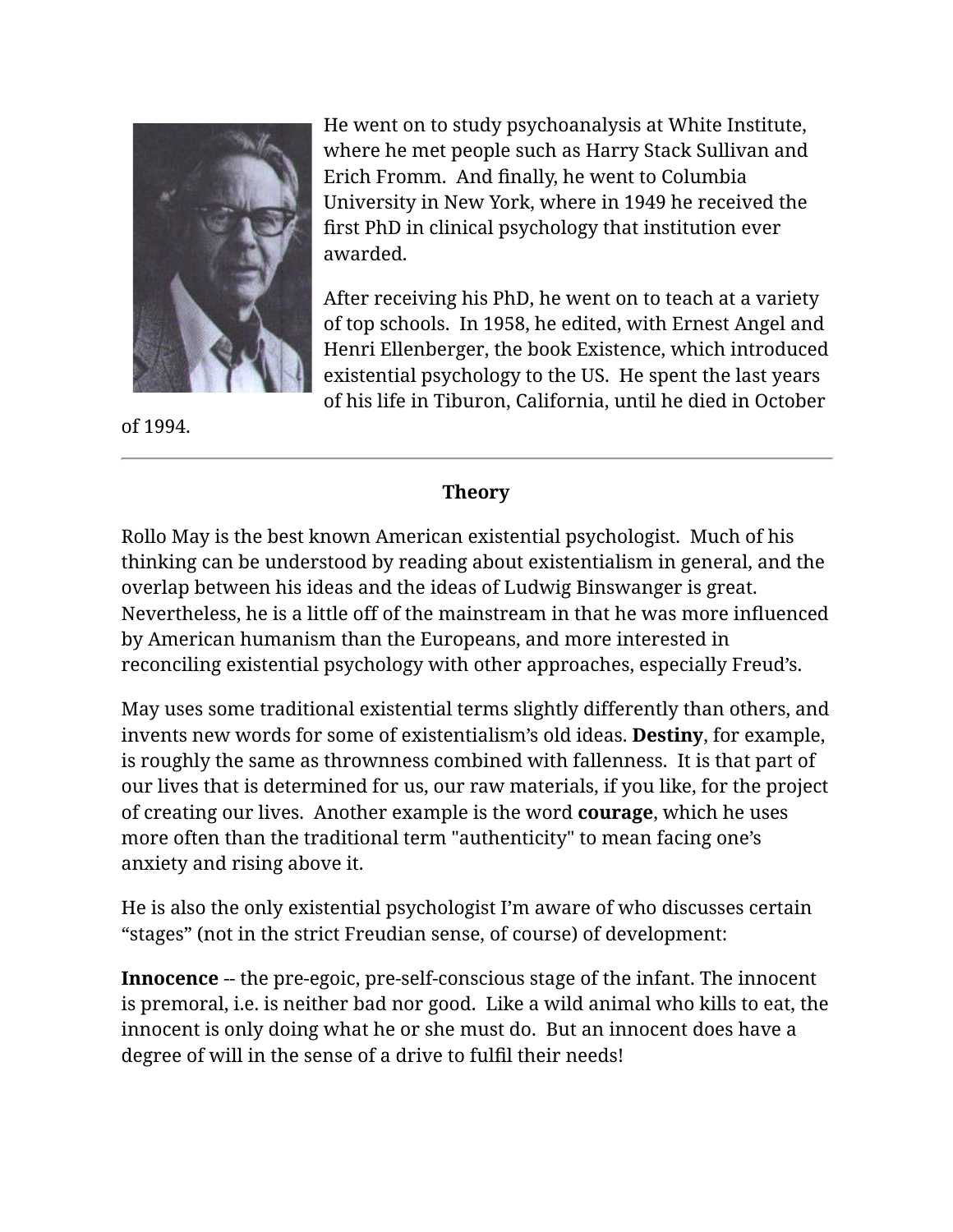**Rebellion** -- the childhood and adolescent stage of developing one's ego or selfconsciousness by means of contrast with adults, from the "no" of the two year old to the "no way" of the teenager. The rebellious person wants freedom, but has as yet no full understanding of the responsibility that goes with it. The teenager may want to spend their allowance in any way they choose -- yet they still expect the parent to provide the money, and will complain about unfairness if they don't get it!

**Ordinary** -- the normal adult ego, conventional and a little boring, perhaps. They have learned responsibility, but find it too demanding, and so seek refuge in conformity and traditional values.

**Creative** -- the authentic adult, the existential stage, beyond ego and selfactualizing. This is the person who, accepting destiny, faces anxiety with courage!

These are not stages in the traditional sense. A child may certainly be innocent, ordinary or creative at times; An adult may be rebellious. The only attachments to certain ages is in terms of salience: Rebelliousness stands out in the two year old and the teenager!

On the other hand, he is every bit as interested in **anxiety** as any existentialist. His first book, *The Meaning of Anxiety*, was based on his doctoral dissertation, which in turn was based on his reading of Kierkegaard. His definition of anxiety is "the apprehension cued off by a threat to some value which the individual holds essential to his existence as a self" (1967, p. 72). While not "pure" existentialism, it does obviously include fear of death or "nothingness." Later, he quotes Kierkegaard: "Anxiety is the dizziness of freedom."

#### **Love and Will**

Many of May's unique ideas can be found in the book I consider his best, *Love and Will*. In his efforts at reconciling Freud and the existentialists, he turns his attention to motivation. His basic motivational construct is **the daimonic**. The daimonic is the entire system of motives, different for each individual. It is composed of a collection of specific motives called **daimons**.

The word daimon is from the Greek, and means little god. It comes to us as demon, with a very negative connotation. But originally, a daimon could be bad or good. Daimons include lower needs, such as food and sex, as well as higher needs, such as love. Basically, he says, a daimon is anything that can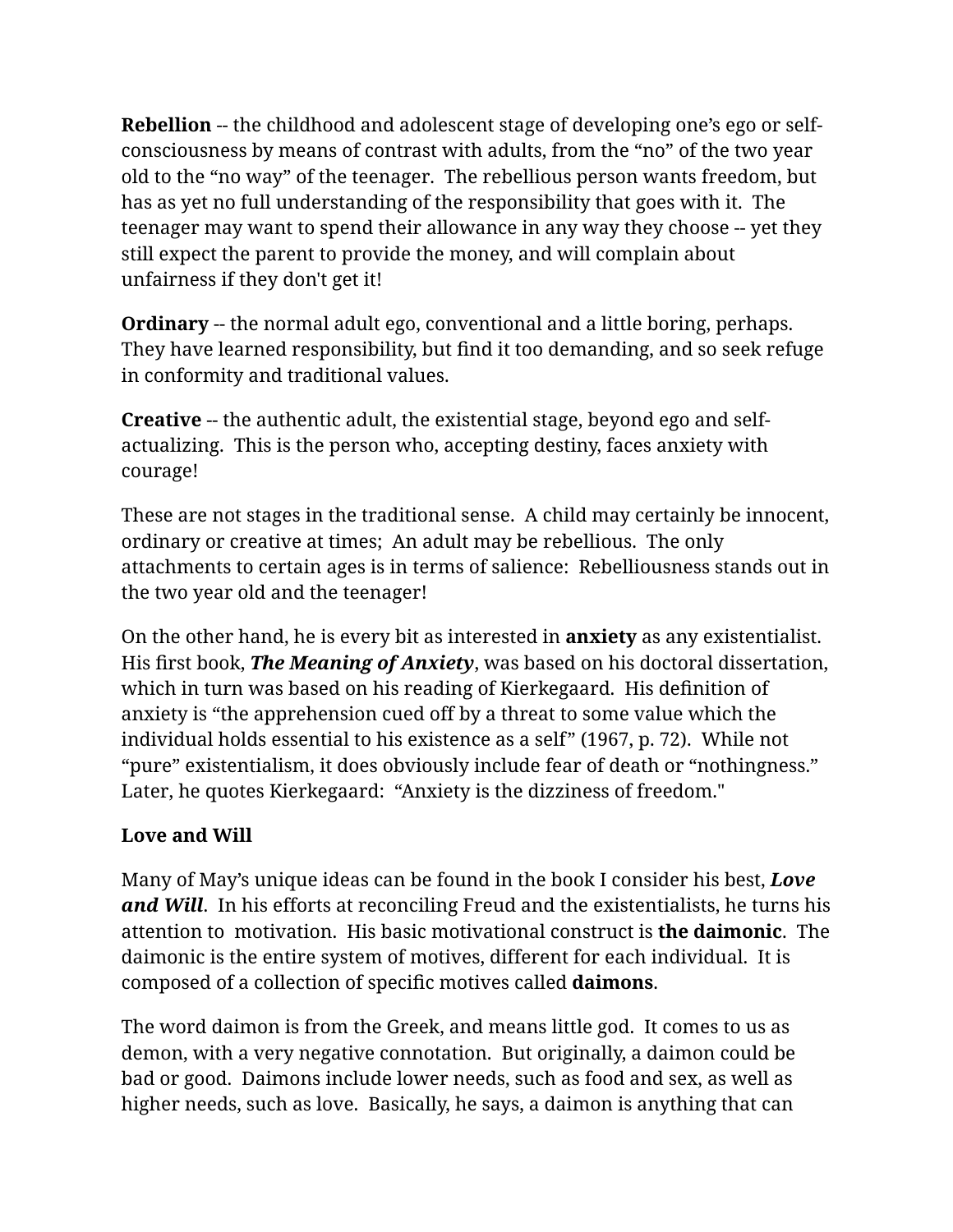take over the person, a situation he refers to as **daimonic possession**. It is then, when the balance among daimons is disrupted, that they should be considered "evil" -- as the phrase implies! This idea is similar to Binswanger's idea of themes, or Horney's idea of coping strategies.

For May, one of the most important daimons is **eros**. Eros is love (not sex), and in Greek mythology was a minor god pictured as a young man. (See the story of Eros and Psyche by [clicking here!\)](http://www.ship.edu/~psych/psyche.html) Later, Eros would be transformed into that annoying little pest, Cupid. May understood love as the need we have to "become one" with another person, and refers to an ancient Greek story by Aristophanes: People were originally four-legged, four-armed, two-headed creatures. When we became a little too prideful, the gods split us in two, male and female, and cursed us with the never-ending desire to recover our missing half!

Anyway, like any daimon, eros is a good thing until it takes over the personality, until we become obsessed with it.

Another important concept for May is **will**: The ability to organize oneself in order to achieve one's goals. This makes will roughly synonymous with ego and reality-testing, but with its own store of energy, as in ego psychology. I suspect he got the notion from Otto Rank, who uses will in the same way. May hints that will, too, is a daimon that can potentially take over the person.

Another definition of will is "the ability to make **wishes** come true." Wishes are "playful imaginings of possibilities," and are manifestations of our daimons. Many wishes, of course, come from eros. But they require will to make them happen! Hence, we can see three "personality types" coming out of our relative supply, you might say, of our wishes for love and the will to realize them. Note that he doesn't actually come out and name them -- that would be too categorical for an existentialist -- and they are not either-or pigeon holes by any means. But he does use various terms to refer to them, and I have picked representative ones.

There is the type he refers to as "**neo-Puritan**," who is all will, but no love. They have amazing self-discipline, and can "make things happen"... but they have no wishes to act upon. So they become "anal" and perfectionistic, but empty and "dried-up." The archetypal example is Ebenezer Scrooge.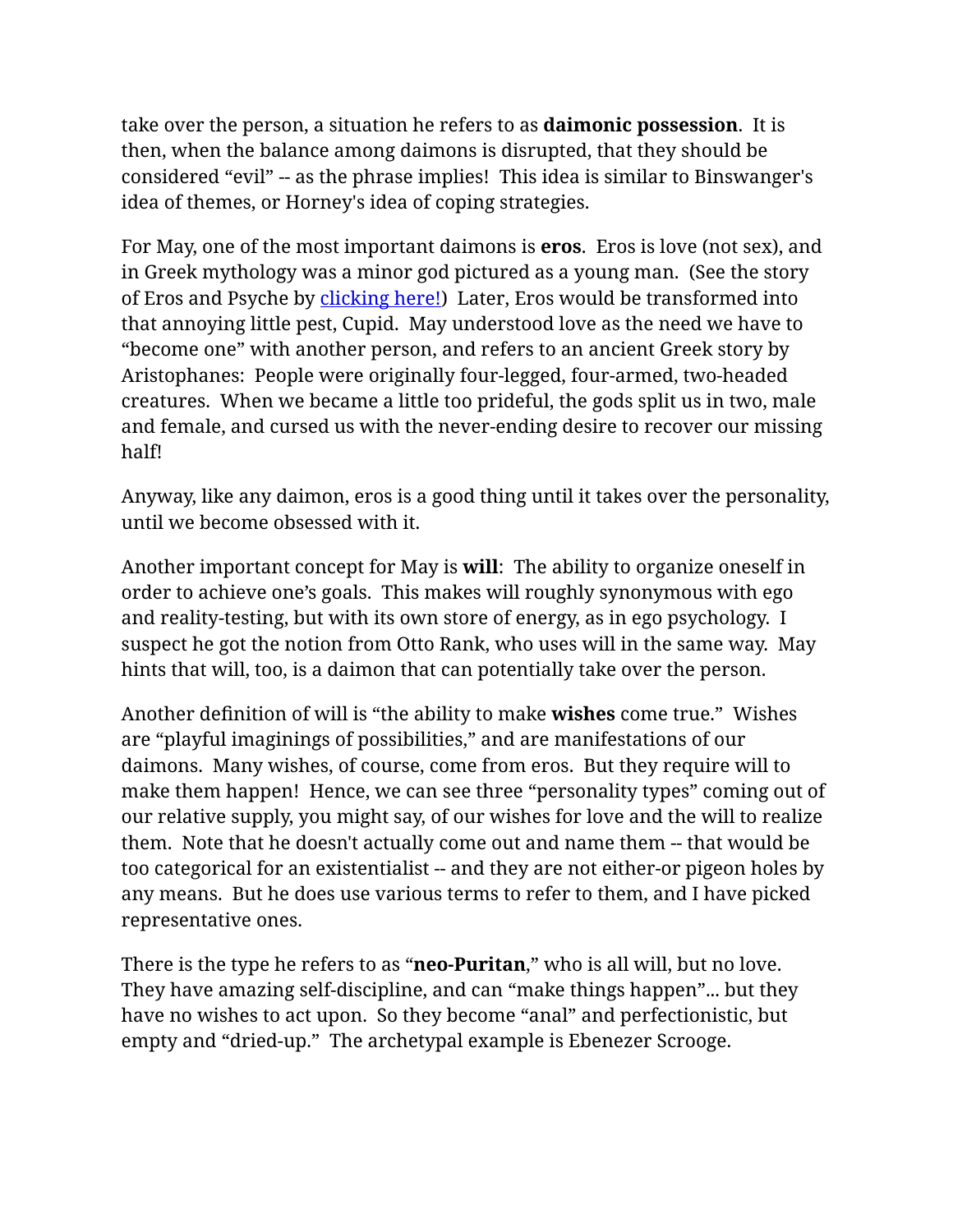The second type he refers to as "**infantile**." They are all wishes but no will. Filled with dreams and desires, they don't have the self-discipline to make anything of their dreams and desires, and so become dependent and conformist. They love, but their love means little. Perhaps Homer Simpson is the clearest example!

The last type is the "**creative**" type. May recommends, wisely, that we should cultivate a balance of these two aspects of our personalities. He said "Man's task is to unite love and will." This idea is, in fact, an old one that we find among quite a few theorists. Otto Rank, for example, makes the same contrast with death (which includes both our need for others and our fear of life) and life (which includes both our need for autonomy and our fear of loneliness). Other theorists have talked about communion and agency, homonymy and autonomy, nurturance and assertiveness, affiliation and achievement, and so on.

## **Myths**

May's last book was *The Cry for Myth*. He pointed out that a big problem in the twentieth century was our loss of values. All the different values around us lead us to doubt all values. As Nietzsche pointed out, if God is dead (i.e. absolutes are gone), then anything is permitted!

May says we have to create our own values, each of us individually. This, of course, is difficult to say the least. So we need help, not forced on us, but "offered up" for us to use as we will.

Enter **myths**, stories that help us to "make sense" out of out lives, "guiding narratives." They resemble to some extent Jung's archetypes, but they can be conscious and unconscious, collective and personal. A good example is how many people live their lives based on stories from the Bible.

Other examples you may be familiar with include Horatio Alger, Oedipus Rex, Sisyphus, Romeo and Juliet, Casablanca, Leave it to Beaver, Star Wars, Little House on the Prairie, The Simpsons, South Park, and the fables of Aesop. As I intentionally suggest with this list, a lot of stories make lousy myths. Many stories emphasize the magical granting of one's wishes (infantile). Others promise success in exchange for hard work and self-sacrifice (neo-Puritan). Many of our stories today say that valuelessness is itself the best value! Instead, says May, we should be actively working to create new myths that